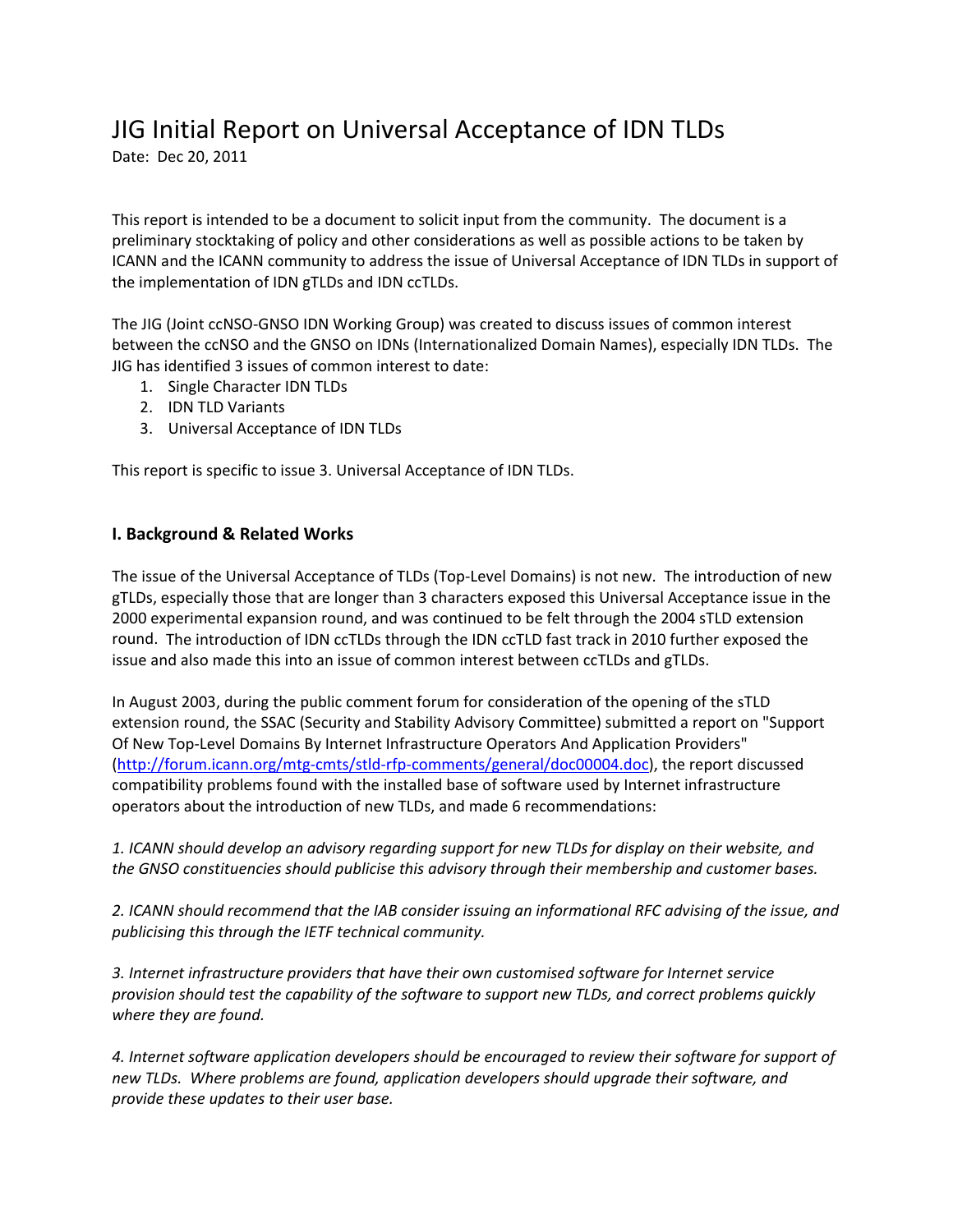*5. A central repository of known commonly used software that has compatibility problems (e.g., DNS resolver software used by common operating systems) with new TLDs, and instructions for how to upgrade the software should be created. This repository would facilitate Internet infrastructure providers and software application developers to provide necessary software updates to users of the Internet to resolve known compatibility issues.* 

6. ICANN should examine compatibility problems with the introduction of new TLDs in 2001 as a topic in *its Proof of Concept study.*

In response to 1, a TLD Acceptance forum was created by ICANN in October 2004 (http://forum.icann.org/lists/tld‐acceptance/) for discussion on the subject and a website was launched in March 2006 for "Universal Acceptance of All Top‐Level Domains" (http://www.icann.org/en/topics/TLD‐acceptance/). In support of 3 and 4, ICANN also released a TLD Verification Tool in December 2006, which was further updated in March 2007 (http://www.icann.org/en/announcements/announcement‐2‐22mar07.htm).

In response to 2, an informational RFC was published in February 2004 (RFC3696: Application Techniques for Checking and Transformation of Names ‐‐ http://www.ietf.org/rfc/rfc3696).

In response to 6, the subject was included in the Comprehensive Evaluation of the Introduction of the .aero, .biz, .coop, .info, .museum, .name and .pro gTLDs

(http://www.icann.org/en/announcements/announcement‐31aug04.htm) which was published in August 2004, which recommended "*the designation of a member of ICANN Staff to develop an action plan for next steps. These steps might include (i) assessing the current dimensions of the problem; (ii) monitoring its improvement; and (iii) publicizing any shortcomings.*"

In 2006, in the drive to develop better user experience of domain utilization on the browser for grouping, anticipating, analysing and sorting domain names and cookies, an initiative was started (https://bugzilla.mozilla.org/show\_bug.cgi?id=342314) in the Mozilla discussions, which eventually culminated into the Public Suffix List project (http://publicsuffix.org/). The list is developing into an industry reference with Firefox, Google Chrome as well as Opera implementing the list for various functionalities, along with other broadly utilized libraries and toolkits (http://publicsuffix.org/learn/). Another well referenced listing can be found at the List of Internet top‐level domains entry at Wikipedia (http://en.wikipedia.org/wiki/List\_of\_Internet\_top‐level\_domains), since 2004.

Another initiative, also developed from Mozilla discussions and relevant to IDN TLDs is the Mozilla IDN‐ Enabled TLD list project (http://www.mozilla.org/projects/security/tld-idn-policy-list.html) initiated in March 2005 (https://bugzilla.mozilla.org/show\_bug.cgi?id=286534) as a response to concerns of homographic attacks such as phishing names utilizing IDNs.

Besides the development of IDN standards (http://datatracker.ietf.org/wg/idnabis/charter/), policies and guidelines (http://www.icann.org/en/topics/idn/implementation-guidelines.htm), the development of Internationalized Resource Identifiers (IRI: http://www.w3.org/International/articles/idn‐and‐iri/) as well as Internationalized Email Addresses (EAI: http://datatracker.ietf.org/wg/eai/charter/) at W3C and IETF respectively also.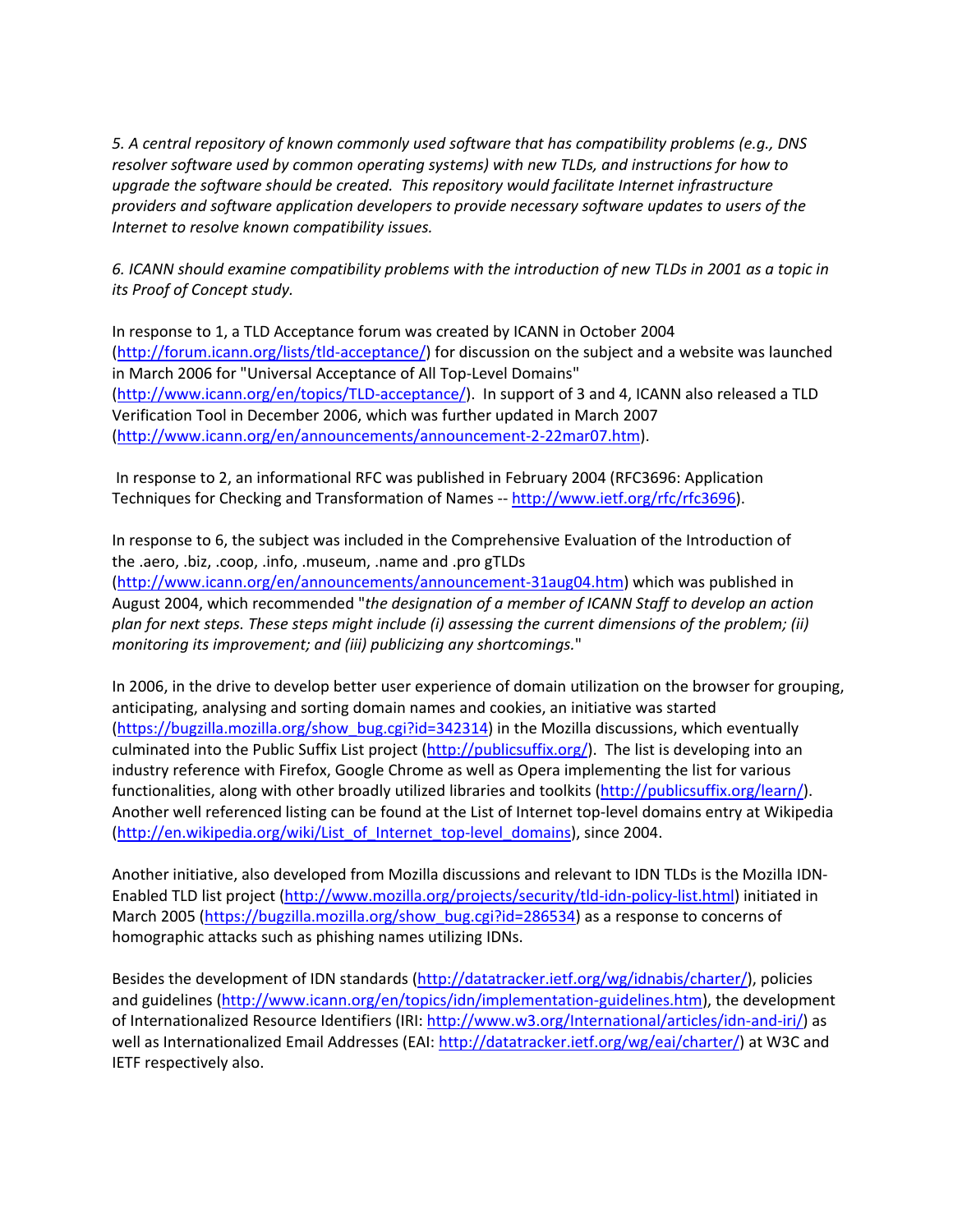In the discussion of the Universal Acceptance of TLDs, another related topic is that of a Unique Authoritative Root. On this subject, the IAB published an informational RFC on IAB Technical Comment on the Unique DNS Root (RFC 2826: http://www.ietf.org/rfc/rfc2826) to assert the importance of a single unique root:

*To remain a global network, the Internet requires the existence of a globally unique public name space. The DNS name space is a hierarchical name space derived from a single, globally unique* root. This is a technical constraint inherent in the design of the DNS. Therefore it is not technically feasible for there to be more than one root in the public DNS. That one root must be supported by *a set of coordinated root servers administered by a unique naming authority.*

To further assert its commitment in a Unique Authoritative Root, an Internet Coordination Policy was developed at ICANN (ICP3: A Unique, Authoritative Root for the DNS ‐‐ http://www.icann.org/en/icp/icp‐3.htm)

Finally during the discussions for the other 2 issues of common interest identified by the JIG, and from public comments (for example in the second part of: http://forum.icann.org/lists/jig-initialreport/msg00001.html) received for the Reports on Single Character IDN TLDs, it is also clear that the issue of Universal Acceptance of IDN TLDs is one which is critical for the successful adoption of IDN ccTLDs and IDN gTLDs.

# **II. ICANN Policy and Coordination Considerations on the Universal Acceptance of IDN TLDs**

In considering the scope of work at the JIG, the group is cognizant of work that is currently done on the topic, including the Universal Acceptance of All TLDs (http://www.icann.org/en/topics/TLD-acceptance/) and those from the ICANN community participating in the maintenance of the Public Suffix List (http://publicsuffix.org), and understands that the charter of this group is focused on aspects relevant to issues of common interest between the ccNSO and the GNSO. Given the nature of the issue of Universal Acceptance of TLDs, nevertheless, the group has included both policy aspects as well as coordination roles that could be led by ICANN and the ICANN community in its stocktaking and recommendations on this subject.

More specifically, it is noted that while policies developed at and enforced by ICANN may not directly solve the issue of Universal Acceptance, the JIG recognized certain areas of influence by ICANN along with supportive policies at ICANN can contribute to the promotion of the goal of the Universal Acceptance of IDN TLDs by Internet applications, devices, infrastructure and other hardware and software systems.

The following are policy and coordination considerations identified:

- 1) Are there policy aspects to be considered and/or policies to be implemented at ICANN?
	- a) Budgeting policies?
	- b) Registry policies for IDN ccTLDs and IDN gTLDs?
- 2) Which organizations should ICANN work with on the issue and how should ICANN identify such organizations?
	- a) Industry, regional and related organizations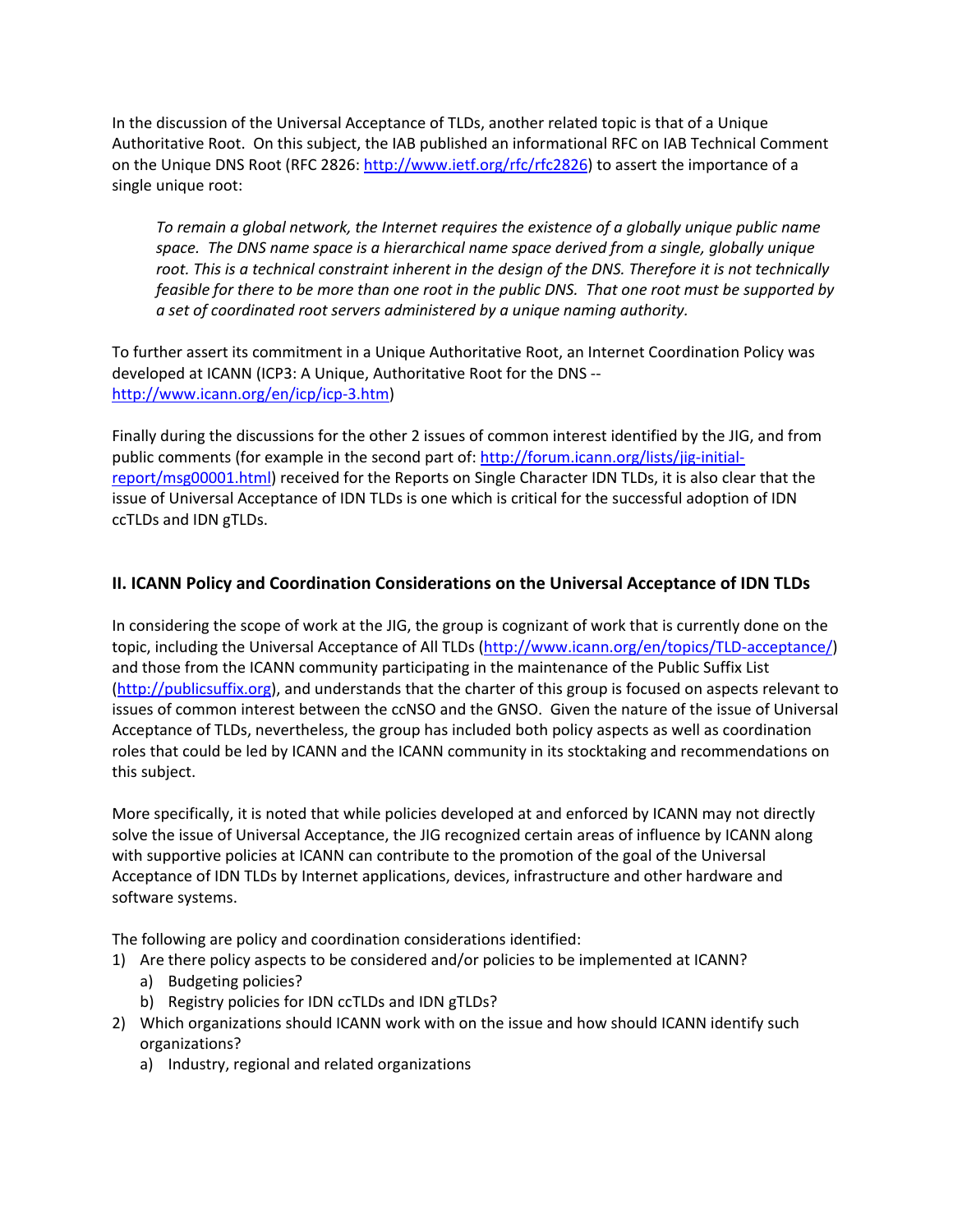- i) Industry organizations, e.g. IDN SDC (IDN Software Developer's Consortium ‐‐ http://www.verisigninc.com/en\_US/products-and-services/domain-name-services/domaininformation-center/idn-resources/idn-faq/index.xhtml#q9), etc.
- ii) Regional organizations, e.g. RIRs (Regional Internet Registries), ISP associations, etc.
- iii) IT related organizations, e.g. WITSA (World Information Technology and Services Alliance -http://www.witsa.org), etc.
- iv) Academic organizations, such as those engaged in Internet governance, languages in technology, etc.
- b) Emerging de facto industry standards, such as:
	- i) Public Suffix List currently maintained at Mozilla
	- ii) Wikipedia TLD List
- 3) Which areas should ICANN focus its efforts and exert its influence on?
	- a) Browsers and DNS Lookup tools and components
	- b) Network infrastructure, hosting and email providers
	- c) Network management and security tools
	- d) Applications and databases (where domains, email addresses and/or URLs represents a data object maintained, e.g. user profiles, contact information, search engines, etc.)
	- e) Registries, Registrars and RIR systems
- 4) What types of work should ICANN and the ICANN community place its efforts and priorities on?
	- a) Participation in, support and/or oversight of emerging industry standards
	- b) Development and promotion of tools and educational materials
	- c) Document and maintain a set of "checklist" or guidelines for new IDN TLDs
	- d) Organizing and supporting relevant events (along with speaking engagements)
	- e) Support for IDN TLDs in relevant local initiatives

## **III. Preliminary Viewpoints & Possible Approaches**

#### **1. Are there policy aspects to be considered and/or policies to be implemented at ICANN?**

Two items were identified: Budget allocation; and, Requirement that IDN TLDs accept IDN TLDs at least within their own systems. Both of which are consistent with the GNSO recommendations and subsequent statements in the sense that it is understood that "internationalised domain name (IDN) top‐level domains will give end users more choice about the nature of their presence on the Internet. In addition, users will be able to use domain names in their language of choice."

(http://gnso.icann.org/issues/new‐gtlds/pdp‐dec05‐fr‐parta‐08aug07.htm) The importance of the usability of IDN is also explicitly acknowledged in the AOC: "5. DOC recognizes the importance of global Internet users being able to use the Internet in their local languages and character sets." (http://www.icann.org/en/announcements/announcement‐30sep09‐en.htm).

a) Budgeting policies

Should ICANN allocate budget specifically for the promotion of the Universal Acceptance of IDN TLDs?

## b) Registry policies? IDN ccTLDs and/vs. IDN gTLDs?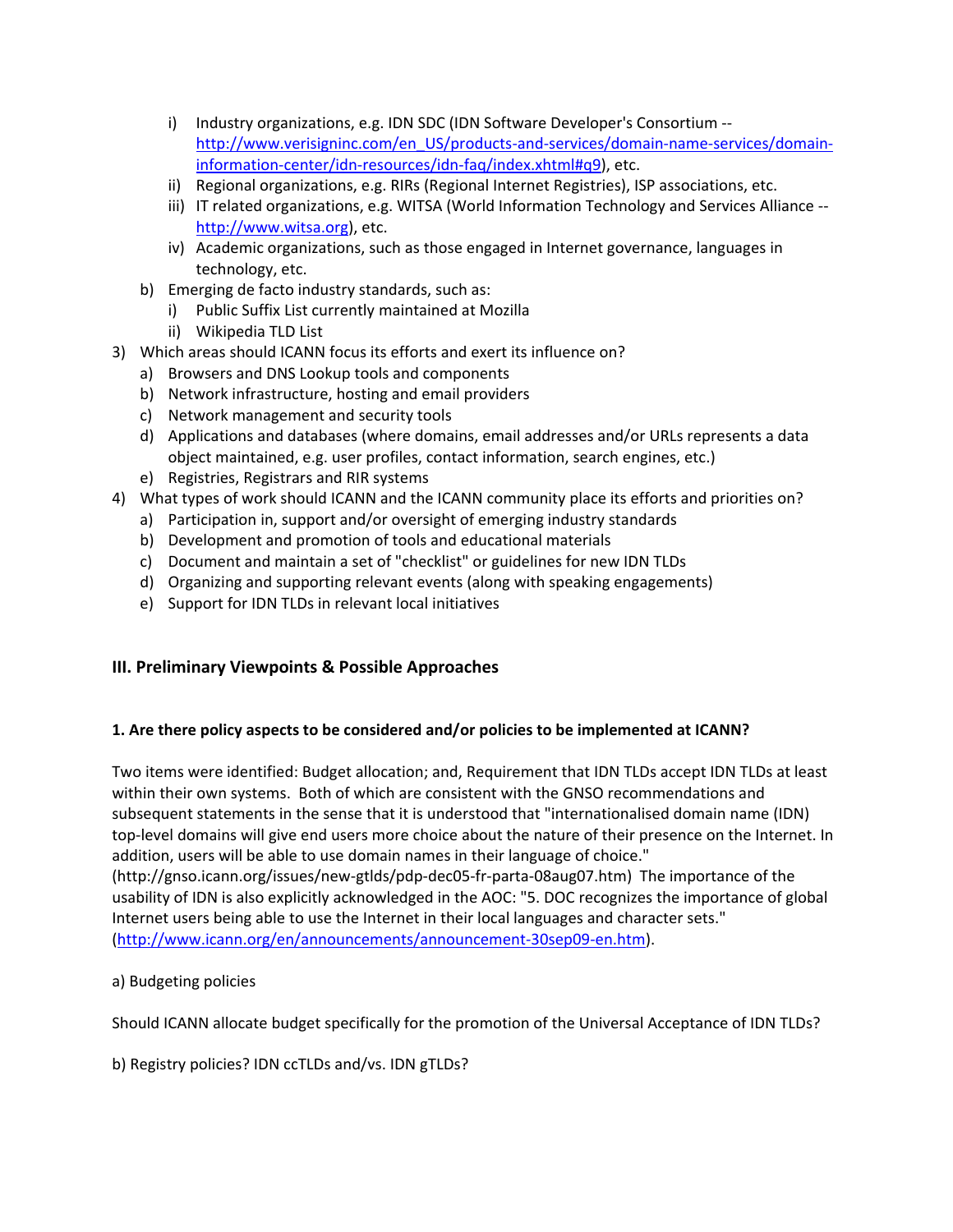Should policies be developed to require that IDN ccTLDs and IDN gTLDs support IDN TLDs within their own systems, e.g. the use of IDN TLDs for name servers, hosts and contact entries that include domain names, e.g. email addresses?

## **2. Which organizations should ICANN work with on the issue and how should ICANN identify such organizations?**

The JIG has identified 2 types of organizations which may be useful for the ICANN to coordinate efforts with:

a) Industry, regional and related organizations, such as:

- i) Industry organizations, e.g. IDN SDC, etc.
- ii) Regional organizations, e.g. RIRs, ISP associations, etc.
- iii) IT related organizations, e.g. WITSA (http://www.witsa.org), etc.
- iv) Academic organizations, such as those engaged in Internet governance, languages in technology, etc.

How should ICANN continue to identify, list and work with these types of organizations in the promotion of the Universal Acceptance of IDN TLDs?

b) Emerging de facto industry standards, such as: i) Public Suffix List currently maintained at Mozilla ii) Wikipedia TLD List

For this second type, how should ICANN continue to identify, list and interact with such emerging de facto industry standards and how should it exert its role as the coordinator of the single authoritative root for the Internet?

Furthermore, the JIG also identified a question of whether the emerging industry standards may cause issues in the future as many new TLDs (including IDN ccTLDs and IDN gTLDs) are added to the root more frequently. More importantly, if they are not fully synchronized with the root zone database, it may jeopardize the principle of a unique and consistent authoritative root system for the DNS. In relation to this discussion, a further question was raised on whether such emerging industry services may be a result of missing service from the root or the IANA TLD database? For example, should IANA collect and provide information of the list of second level registries operated by existing TLD registries?

#### **3. Which areas should ICANN focus its efforts and exert its influence on?**

- In general, the JIG identified 5 areas
- a) Browsers and DNS Lookup tools and components
- b) Network infrastructure, hosting and email providers
- c) Network management and security tools
- d) Applications and databases (where domains, email addresses and/or URLs represents a data object
- maintained, e.g. user profiles, contact information, search engines, etc.)

e) Registries, Registrars and RIR systems

How should ICANN prioritize its efforts and exert its influence to best promote the Universal Acceptance of IDN TLDs among these providers? Furthermore, how should such priority be developed? Would a standing committee for Universal Acceptance of IDN TLDs be useful? Would further categorizing the